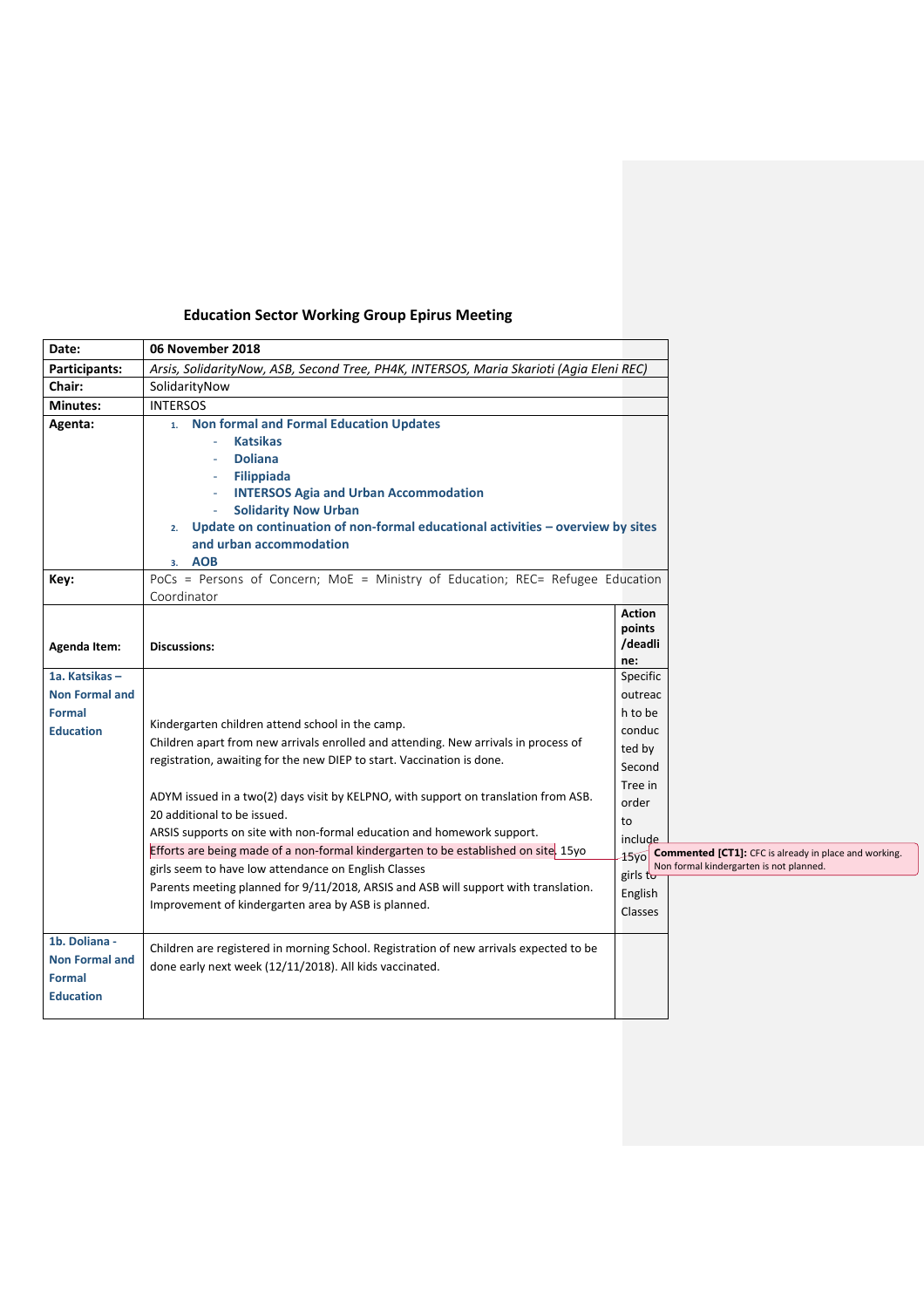| 1c. Filippiada        | Kindergarten children attend school in the camp.                                       |  |
|-----------------------|----------------------------------------------------------------------------------------|--|
|                       | Improvement of kindergarten area by ASB is planned.                                    |  |
|                       |                                                                                        |  |
|                       |                                                                                        |  |
| <b>1d. INTERSOS</b>   | Children registered apart from new arrivals.                                           |  |
| <b>Agia and Urban</b> |                                                                                        |  |
| <b>Accommodation</b>  | Agia Eleni: 107 registered, 26 pending                                                 |  |
|                       |                                                                                        |  |
|                       | Transportation provided by IoM                                                         |  |
|                       | DYEP Classes, High School Classes and Kindergarten (Annex of Ag. Ioannis) already      |  |
|                       | operating.                                                                             |  |
|                       | Operation of ZEP Classes to start in the upcoming weeks.                               |  |
|                       | English Classes schedule rescheduled in order to align with the School times operation |  |
|                       | Two (2) additional English class established                                           |  |
|                       |                                                                                        |  |
|                       | Urban Accommodation: 89 registered, 2 pending                                          |  |
|                       | All Schools operating apart High Schools/Evening High School/EPAL/1 Kindergarten/2     |  |
|                       | Primary Schools (pending recruitment of ZEP teachers)                                  |  |
|                       |                                                                                        |  |
|                       | ADYMs issued and vaccinations conducted by KELPNO in a two (2) days visit in Agia      |  |
|                       | Eleni                                                                                  |  |
|                       |                                                                                        |  |
|                       | Small Scale Integration Project implemented by INTERSOS in collaboration with KEK      |  |
|                       | GESEVE currently on progress (phase beta). SSIP includes sewing, cooking and tourism   |  |
|                       | classes.                                                                               |  |
|                       |                                                                                        |  |
|                       | 7 adults enrolled to 2 <sup>nd</sup> Chance School                                     |  |
|                       |                                                                                        |  |
| 1e.                   | All children registered apart from new (12) arrivals.                                  |  |
| <b>SolidarityNow</b>  | Urban Accommodation: 37 attend primary school, 5 high school, 2 special schools, 12    |  |
| <b>Urban</b>          | kindergarten, 1 nursery school, 5 EPAL                                                 |  |
|                       | 3 children are transferred to school in Thessaloniki                                   |  |
|                       |                                                                                        |  |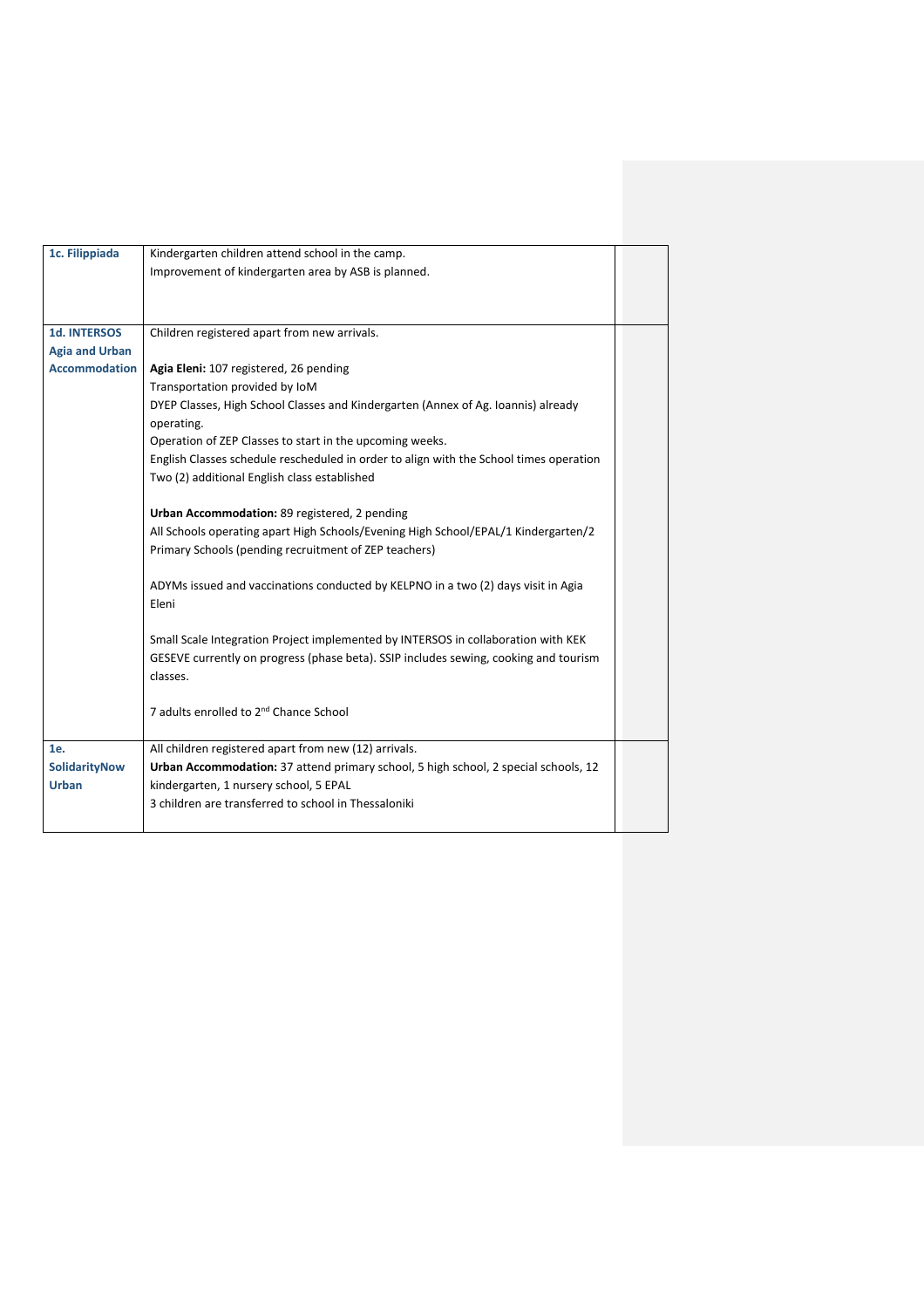| 2. Update on<br>continuation of |                                                                                                     |                                                                                             |        |                                                |                                                                       | Classes<br>schedul |  |  |  |  |  |
|---------------------------------|-----------------------------------------------------------------------------------------------------|---------------------------------------------------------------------------------------------|--------|------------------------------------------------|-----------------------------------------------------------------------|--------------------|--|--|--|--|--|
| non-formal                      | <b>Second Tree</b>                                                                                  |                                                                                             |        |                                                |                                                                       |                    |  |  |  |  |  |
| educational<br>activities-      | Five students sat for the A2, and acquired successfully the Greek Languages certified.              |                                                                                             |        |                                                |                                                                       |                    |  |  |  |  |  |
| overview by                     | by all<br>New volunteer based Greek Language Learning Program in the Community Center               |                                                                                             |        |                                                |                                                                       |                    |  |  |  |  |  |
| sites and urban                 |                                                                                                     | actors<br>started in October. Qualified teacher hired through TDH tender, now three classes |        |                                                |                                                                       |                    |  |  |  |  |  |
| accommodation                   | running daily A0, A1, A2 (duration) 1.5h. Class operation to continue until the 21 <sup>st</sup> of |                                                                                             |        |                                                |                                                                       |                    |  |  |  |  |  |
|                                 | December.                                                                                           |                                                                                             |        |                                                |                                                                       |                    |  |  |  |  |  |
|                                 |                                                                                                     |                                                                                             |        |                                                |                                                                       |                    |  |  |  |  |  |
|                                 | English Classes schedule has been rescheduled in order to align with formal School<br>times.        |                                                                                             |        |                                                |                                                                       |                    |  |  |  |  |  |
|                                 | Also, new classes have been added in the different sites                                            |                                                                                             |        |                                                |                                                                       |                    |  |  |  |  |  |
|                                 | One new class in the Community Center                                                               |                                                                                             |        |                                                |                                                                       |                    |  |  |  |  |  |
|                                 | Two new class in the Agia Eleni                                                                     |                                                                                             |        |                                                |                                                                       |                    |  |  |  |  |  |
|                                 |                                                                                                     | Two new classes in Katsikas                                                                 |        |                                                |                                                                       |                    |  |  |  |  |  |
|                                 |                                                                                                     |                                                                                             |        |                                                |                                                                       |                    |  |  |  |  |  |
|                                 | Agia Eleni daily (Mon-Fri) Schedule:                                                                |                                                                                             |        |                                                |                                                                       |                    |  |  |  |  |  |
|                                 | Le                                                                                                  |                                                                                             |        |                                                |                                                                       |                    |  |  |  |  |  |
|                                 | V                                                                                                   |                                                                                             |        |                                                |                                                                       |                    |  |  |  |  |  |
|                                 | el                                                                                                  | Group                                                                                       | Time   |                                                | <b>Notes</b>                                                          |                    |  |  |  |  |  |
|                                 | B                                                                                                   |                                                                                             | 10.00- |                                                |                                                                       |                    |  |  |  |  |  |
|                                 | $\mathbf{1}$                                                                                        |                                                                                             | 11.00  |                                                |                                                                       |                    |  |  |  |  |  |
|                                 | A                                                                                                   |                                                                                             | 11.00- |                                                |                                                                       |                    |  |  |  |  |  |
|                                 | $\overline{2}$<br>A                                                                                 |                                                                                             | 12.00  |                                                |                                                                       |                    |  |  |  |  |  |
|                                 | $1 -$                                                                                               | Adults                                                                                      | 12.00- |                                                |                                                                       |                    |  |  |  |  |  |
|                                 | a                                                                                                   | $(18+)$                                                                                     | 13.00  |                                                |                                                                       |                    |  |  |  |  |  |
|                                 | A                                                                                                   |                                                                                             |        |                                                |                                                                       |                    |  |  |  |  |  |
|                                 | $1-$                                                                                                | Teens                                                                                       | 16.30- |                                                |                                                                       |                    |  |  |  |  |  |
|                                 | b                                                                                                   | $(9-17)$                                                                                    | 17.30  |                                                |                                                                       |                    |  |  |  |  |  |
|                                 | A                                                                                                   |                                                                                             |        |                                                |                                                                       |                    |  |  |  |  |  |
|                                 | 0-                                                                                                  | Adults                                                                                      | 13.00- |                                                | This class is the most crowded, and will always have                  |                    |  |  |  |  |  |
|                                 | a<br>A                                                                                              | $(18+)$                                                                                     | 14.00  |                                                | 2 teachers                                                            |                    |  |  |  |  |  |
|                                 | 0-                                                                                                  | Teens                                                                                       | 15.30- |                                                |                                                                       |                    |  |  |  |  |  |
|                                 | b                                                                                                   | $(9-17)$                                                                                    | 16.30  |                                                | This class is held in the afternoon for kids that<br>attend AM school |                    |  |  |  |  |  |
|                                 | Α                                                                                                   |                                                                                             |        |                                                |                                                                       |                    |  |  |  |  |  |
|                                 | $0-$                                                                                                | Teens                                                                                       | 12.00- |                                                | This class is held in the morning for kids that attend                |                    |  |  |  |  |  |
|                                 | C                                                                                                   | $(9-17)$                                                                                    | 13.00  |                                                | PM school                                                             |                    |  |  |  |  |  |
|                                 |                                                                                                     | <b>OFFICE</b>                                                                               | 14.00- | All new or current students are welcome to see |                                                                       |                    |  |  |  |  |  |
|                                 |                                                                                                     | <b>HOURS</b><br>15.00<br>both teachers                                                      |        |                                                |                                                                       |                    |  |  |  |  |  |
|                                 |                                                                                                     |                                                                                             |        |                                                | <b>Community Centre daily (Mon-Fri) Schedule:</b>                     |                    |  |  |  |  |  |
|                                 | Lev                                                                                                 |                                                                                             |        |                                                |                                                                       |                    |  |  |  |  |  |
|                                 | el                                                                                                  | Group                                                                                       |        | Time                                           | Notes                                                                 |                    |  |  |  |  |  |
|                                 | Adults<br>14.00-<br>A0<br>-b<br>$(18+)$<br>15.00                                                    |                                                                                             |        |                                                |                                                                       |                    |  |  |  |  |  |
|                                 |                                                                                                     |                                                                                             |        |                                                |                                                                       |                    |  |  |  |  |  |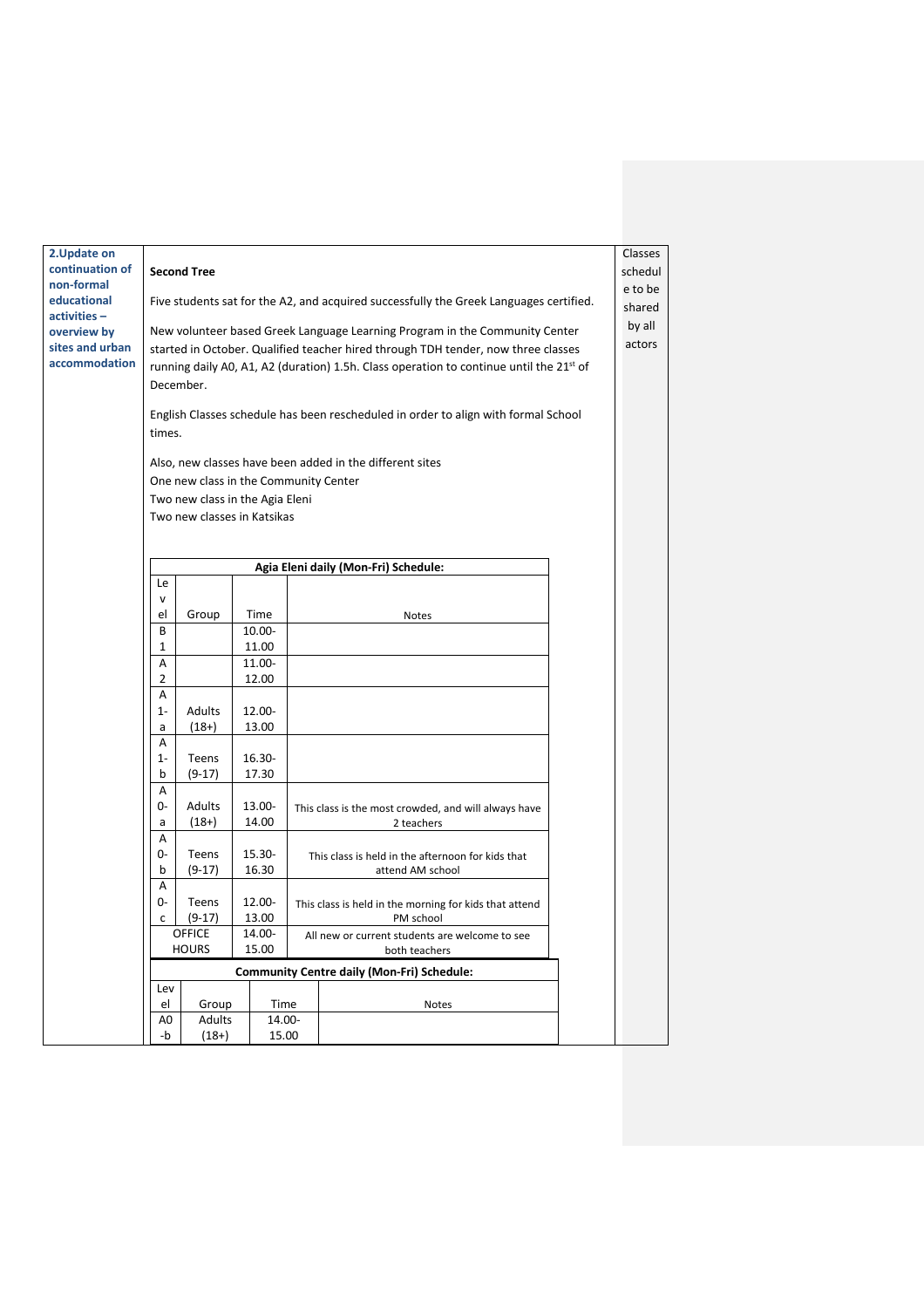|                               |                 | 15.00- |        |                                                 |                                             |                                                     |  |
|-------------------------------|-----------------|--------|--------|-------------------------------------------------|---------------------------------------------|-----------------------------------------------------|--|
| <b>B1</b>                     | $11+$           | 16.00  |        |                                                 |                                             |                                                     |  |
|                               |                 |        | 16.00- |                                                 |                                             |                                                     |  |
| A <sub>2</sub><br>$11+$       |                 | 17:00  |        |                                                 |                                             |                                                     |  |
| A <sub>0</sub>                |                 | 17.00- |        |                                                 |                                             |                                                     |  |
| -a                            | $11+$           | 18.00  |        |                                                 |                                             |                                                     |  |
|                               |                 | 18.00- |        |                                                 |                                             |                                                     |  |
| A1                            | $11+$           | 19.00  |        |                                                 |                                             |                                                     |  |
| OFFICE HOURS                  |                 | Varies |        | 14.00-15.00 (teacher 2) 16.00-17.00 (teacher 1) |                                             |                                                     |  |
|                               |                 |        |        |                                                 |                                             |                                                     |  |
|                               |                 |        |        | Katsikas daily (Tue-Fri) Schedule:              |                                             |                                                     |  |
| Gro<br>Le                     |                 |        |        |                                                 |                                             |                                                     |  |
| vel<br>up                     | Time            |        |        |                                                 | <b>Notes</b>                                |                                                     |  |
| A <sub>0</sub>                | 10.00-          |        |        |                                                 |                                             |                                                     |  |
| $15+$<br>-a<br>A <sub>0</sub> | 11.00<br>11.00- |        |        |                                                 |                                             |                                                     |  |
| -b<br>$15+$                   | 12.00           |        |        |                                                 |                                             |                                                     |  |
|                               | 13.00-          |        |        |                                                 |                                             |                                                     |  |
| $15+$<br>A1                   | 14.00           |        |        |                                                 |                                             |                                                     |  |
|                               | 14.00-          |        |        |                                                 |                                             |                                                     |  |
| A2<br>$15+$                   | 15.00           |        |        |                                                 |                                             |                                                     |  |
|                               | 15.00-          |        |        |                                                 |                                             |                                                     |  |
| <b>B1</b><br>$15+$            | 16.00           |        |        |                                                 |                                             |                                                     |  |
| A <sub>0</sub>                | 16.00-          |        |        |                                                 |                                             |                                                     |  |
| -c<br>$15+$                   |                 | 17:00  |        |                                                 |                                             |                                                     |  |
| <b>OFFICE</b>                 | 12.00-          |        |        |                                                 |                                             | All new or current students are welcome to see both |  |
| <b>HOURS</b>                  | 13.00           |        |        |                                                 | teachers                                    |                                                     |  |
|                               |                 |        |        |                                                 |                                             |                                                     |  |
|                               |                 |        |        |                                                 | <b>Community Centre (Mon-Fri) Schedule:</b> |                                                     |  |
| Level                         |                 |        | Group  |                                                 | Time                                        | Notes                                               |  |
| A1                            |                 |        | $16+$  |                                                 | 11.30-13.00                                 |                                                     |  |
| A2                            |                 |        | $16+$  |                                                 | 13.15-14.45                                 |                                                     |  |
| A <sub>0</sub>                |                 |        | $11+$  |                                                 | 15.00-16.30                                 |                                                     |  |

## **PH4K**

Project hope for kids and Second Tree have added homework support in the Community Center Kindergarten program as children have difficulty complete formal education tasks.